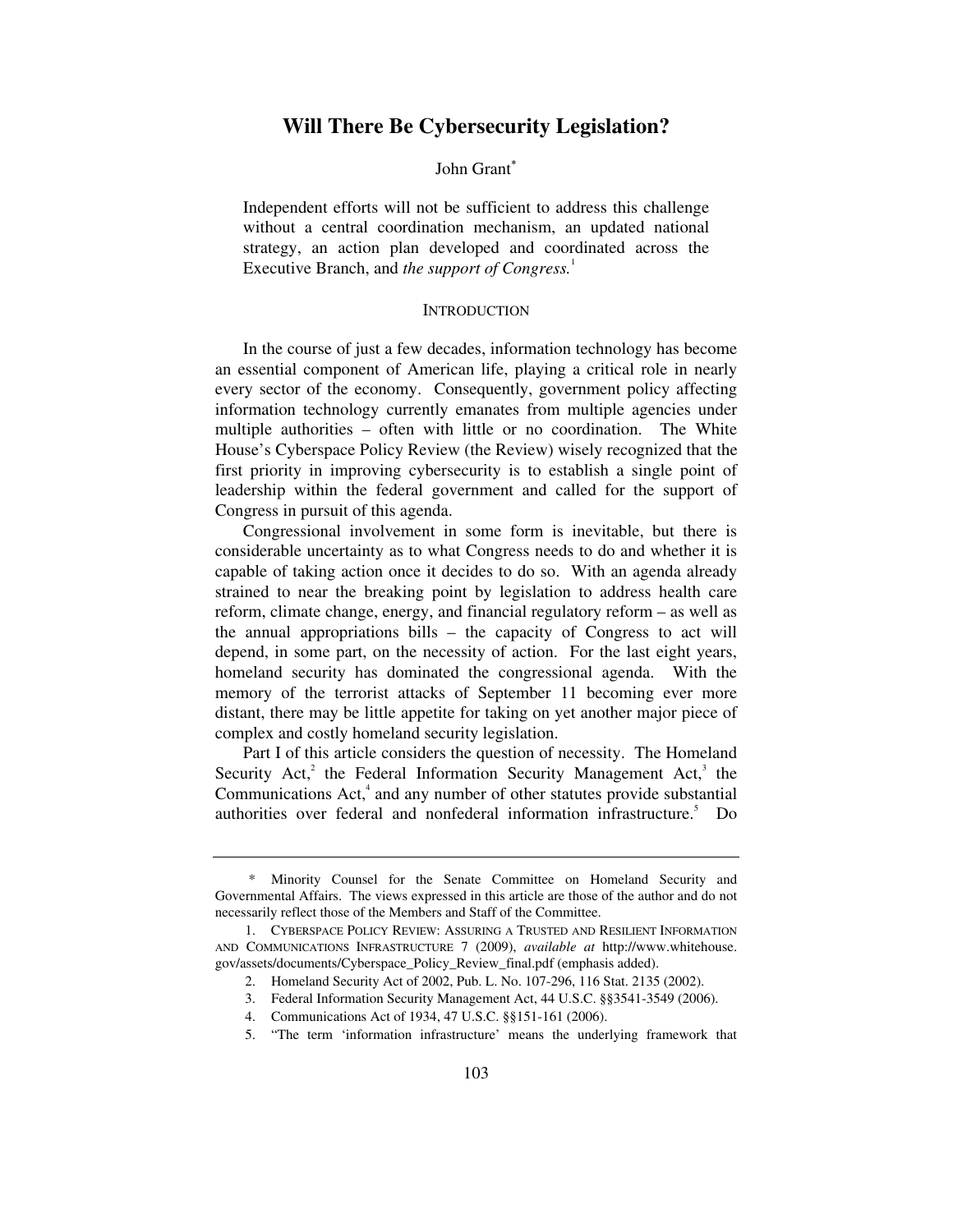these statutes provide the federal government with all of the tools that it needs to effectively manage cybersecurity? Are they compatible, or do they create a series of conflicting authorities that will paralyze the agencies that seek to execute them?

Part II considers whether, if Congress needs to act, it can effectively do so. Information technology has become an engine of the economy, and the businesses that provide it wield enormous influence. Any substantial reorganization will draw opposition. Without the impetus of an attack on U.S. cyberspace comparable to the September 11 attacks, we may legitimately ask whether any reform legislation can overcome the opposition of powerful stakeholders. Beyond the political realities, there is also the question of whether, given its inherent institutional limitations, Congress can effectively legislate in this area. Does the slow pace of congressional action coupled with a general lack of technical expertise inhibit Congress's ability to craft and enact legislation responsive to the cybersecurity vulnerabilities of today and the future?

This article concludes by identifying the likely endpoints in a spectrum of options for organizing the federal government's cybersecurity regime.

# I. THE QUESTION OF NECESSITY

There are a number of potential sources of executive branch authority over the security of both federally controlled and privately owned information infrastructure. While volumes could be written appraising the strengths and weaknesses of each source, this article has a different focus. It briefly discusses the major authorities and then proposes that congressional action focus less on granting new authority and more on defining how the existing authorities interact.

# *A. The Federal Information Security Management Act*

The Federal Information Security Management Act (FISMA) was enacted to "provide for development and maintenance of minimum controls required to protect federal information and information systems" and "provide a mechanism for improved oversight of federal agency information security programs."<sup>6</sup> FISMA attempts to accomplish this in two ways – by delineating a set of agency responsibilities and giving the Office of Management and Budget (OMB) oversight authority.<sup>7</sup>

information systems and assets rely on in processing, transmitting, receiving, or storing information electronically." Information and Communications Enhancement Act (ICE), S. 921, 111th Cong. §3551(b)(4) (2009).

 <sup>6. 44</sup> U.S.C. §§3541(3)-3541(4) (2006).

 <sup>7.</sup> *Id.* §§3543–3544.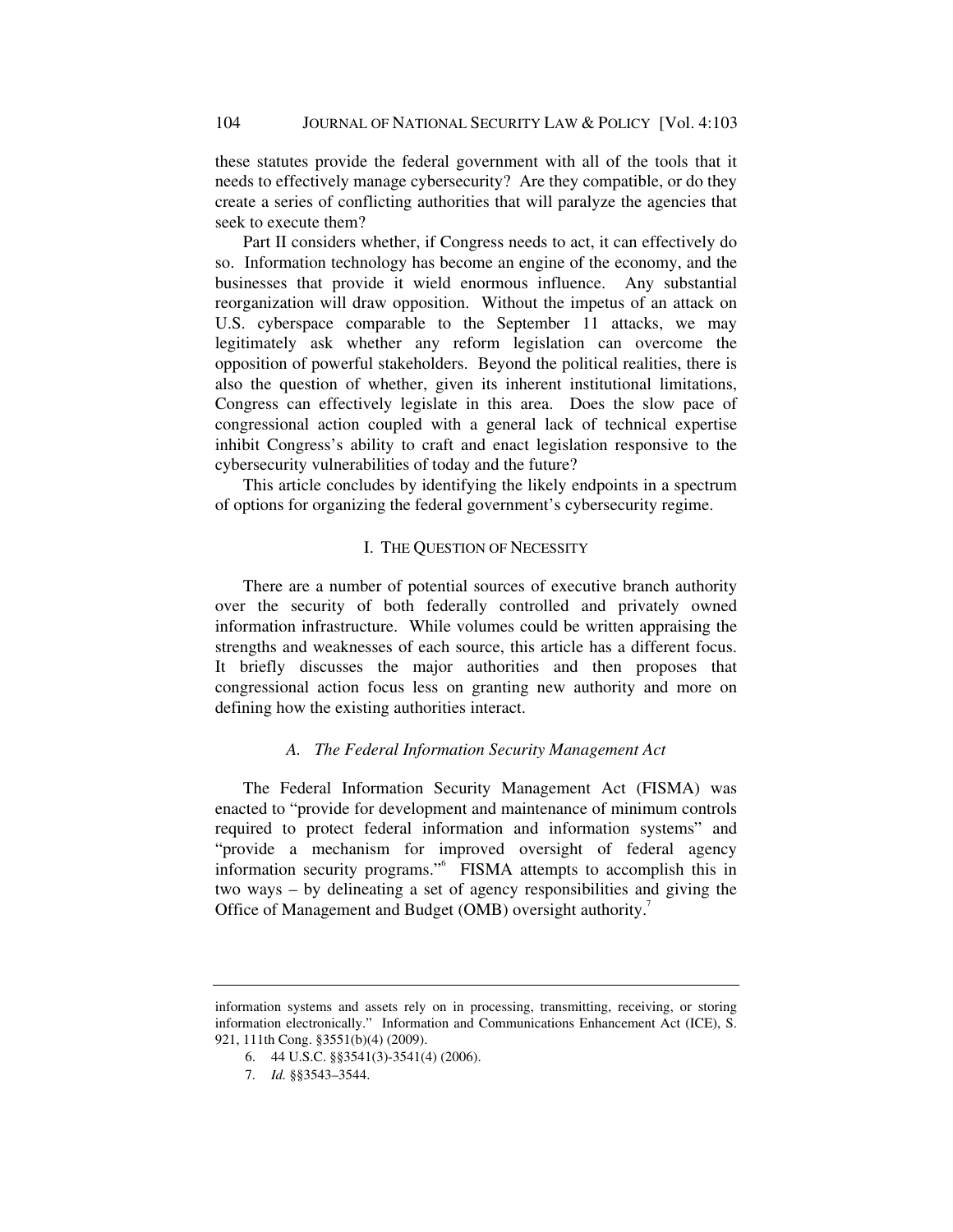Specifically, agencies are required to implement agency-wide programs:

. . . providing information security protections commensurate with the risk and magnitude of the harm resulting from unauthorized access, use, disclosure, disruption, modification, or destruction of

(i) information collected or maintained by or on behalf of the agency; and

(ii) information systems used or operated by an agency or by a contractor of an agency or other organization on behalf of an agency.<sup>8</sup>

In short, agencies are given broad authority to make their own security arrangements under the purportedly watchful eye of OMB.

As implemented, FISMA has received reviews that are far from glowing. The Government Accountability Office (GAO) continues to designate federal information security as a government-wide, high-risk area in biennial GAO reports to Congress.<sup>9</sup> FISMA has been criticized as a "paperwork exercise" that does little to actually improve security.<sup>10</sup> The Center for Strategic and International Studies (CSIS), in its *Securing Cyberspace for the 44th Presidency*, outlined a concise litany of failures:

FISMA lacks effective guidance and standards for determining appropriate levels of risk; it lacks requirements for testing or measuring an agency's vulnerabilities or its plans for mitigating such vulnerabilities; it fails to define agency responsibilities for effective controls over contractors or vendors; and it does not recognize the emergence of new technologies and network architectures.<sup>11</sup>

Nonetheless, it is important to note that these criticisms do not necessarily suggest that federal agencies lack the statutory authority to protect their information infrastructure. Rather, it is FISMA's usefulness as a measure of security and an oversight tool that is questionable. While in the end it may be considered *desirable* for Congress to act to address these perceived weaknesses in FISMA, it does not follow that it is *necessary* for

 <sup>8.</sup> *Id.* §3544(a)(1)(A).

<sup>9</sup>*. See* GOVERMENT ACCOUNTABILITY OFFICE, HIGH-RISK SERIES: AN UPDATE 47 (2009) (GAO-09-271), *available at* http://www.gao.gov/new.items/d09271.pdf.

 <sup>10.</sup> Dan Verton, *Survey Finds Digital Divide Among Federal CISOs*, COMPUTERWORLD, Nov. 23, 2004, *available at* http://www.computerworld.com/s/article/ print/97763/Survey\_finds \_digital\_divide\_among\_federal\_CISOs.

 <sup>11.</sup> CENTER FOR STRATEGIC AND INT'L STUDIES, SECURING CYBERSPACE FOR THE 44TH PRESIDENCY 1, 69 (2008), *available at* http://csis.org/files/media/csis/pubs/081208\_securing cyberspace\_44.pdf [hereinafter CSIS Report].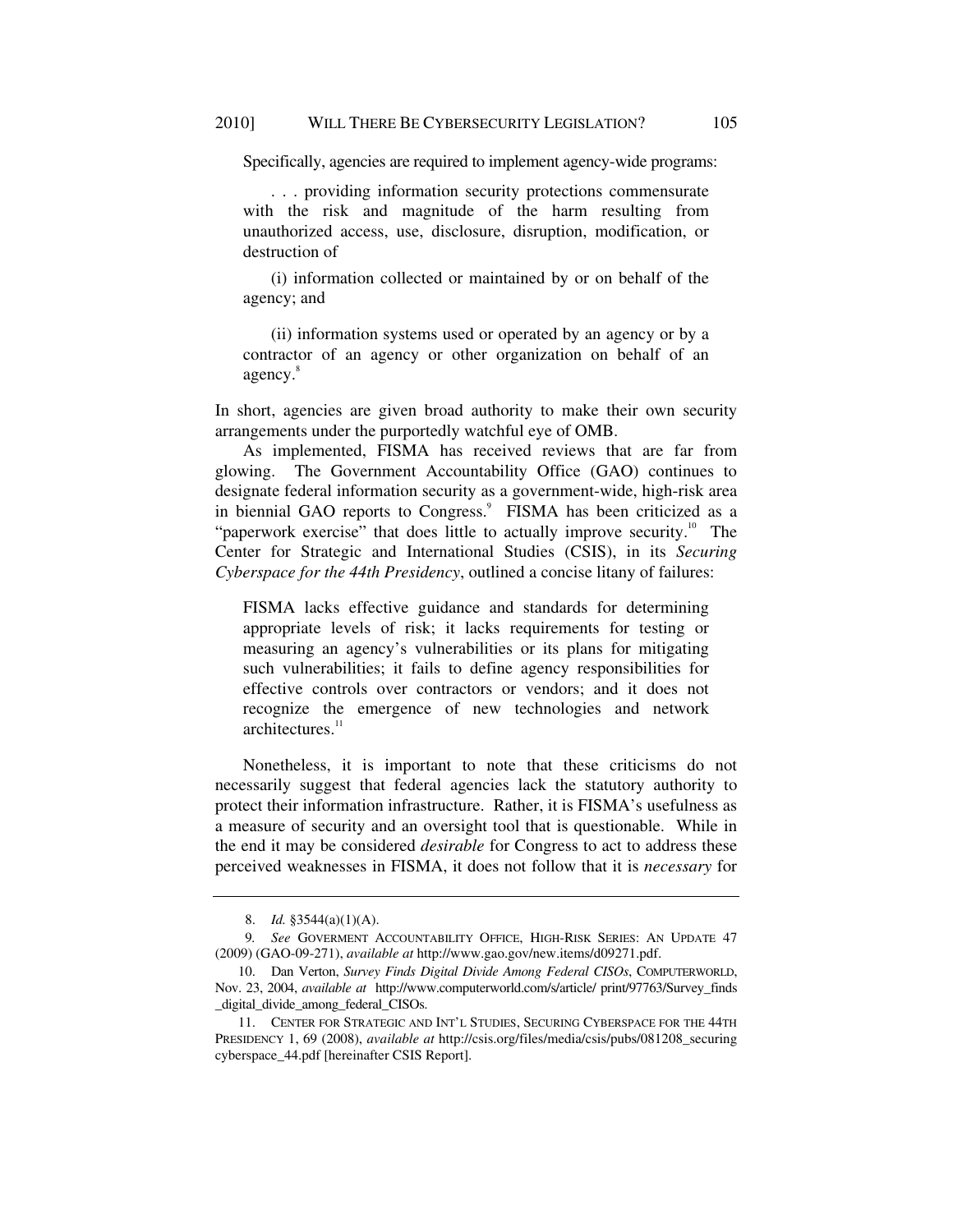Congress to act in order for agencies to have the means to secure their information infrastructure.

#### *B. The Homeland Security Act*

Under the Homeland Security Act of  $2002<sup>12</sup>$  various successor statutes<sup>13</sup> and executive orders such as Executive Order  $13,286$ ,<sup>14</sup> the Department of Homeland Security (DHS) has responsibilities for protecting information infrastructure. Thirteen key cybersecurity responsibilities have been vested in the DHS, including:

(1) developing a comprehensive national plan for [Critical Infrastructure Protection], including cybersecurity; (2) developing partnerships and coordinating with other federal agencies, state and local governments, and the private sector; (3) developing and enhancing national cyber analysis and warning capabilities; (4) providing and coordinating incident response and recovery planning, including conducting incident response exercises; and (5) identifying, assessing, and supporting efforts to reduce cyber threats and vulnerabilities, including those associated with infrastructure control systems.<sup>15</sup>

Many of these responsibilities derive from authorities that are not specifically related to information technology, but rather extrapolated from general authorities relating to critical infrastructure protection.

The DHS has come under considerable criticism for its discharge of these responsibilities. GAO has reported that the "DHS has yet to comprehensively satisfy its key responsibilities for protecting computerreliant critical infrastructures."<sup>16</sup> This could be due in part to ongoing uncertainty as to just what the Department's role should be in terms of privately owned critical infrastructure. As noted in the Review:

The question remains unresolved as to what extent protection of these same infrastructures from the same harms by the same actors [referring to physical attacks on critical infrastructure by criminals or terrorists] should be a government responsibility if the attacks

 <sup>12.</sup> *See, e.g.*, Homeland Security Act, 6 U.S.C. §143 (2006).

 <sup>13.</sup> *See, e.g.*, Implementing Recommendations of the 9/11 Commission Act of 2007, 6 U.S.C. §121 (2006 & Supp. I 2007).

 <sup>14.</sup> Exec. Order No. 13,286, *Amendment of Executive Orders, and Other Actions, in Connection with the Transfer of Certain Functions to the Secretary of Homeland Security*, 68 Fed. Reg. 10,619 (Feb. 23, 2003).

 <sup>15.</sup> GOVERMENT ACCOUNTABILITY OFFICE, CYBERSECURITY: CONTINUED FEDERAL EFFORTS ARE NEEDED TO PROTECT CRITICAL SYSTEMS AND INFORMATION 3 (GAO-09-835T 2009), *available* at http://www.gao.gov/new.items/d09835t.pdf.

<sup>16</sup>*. See id.* at 6.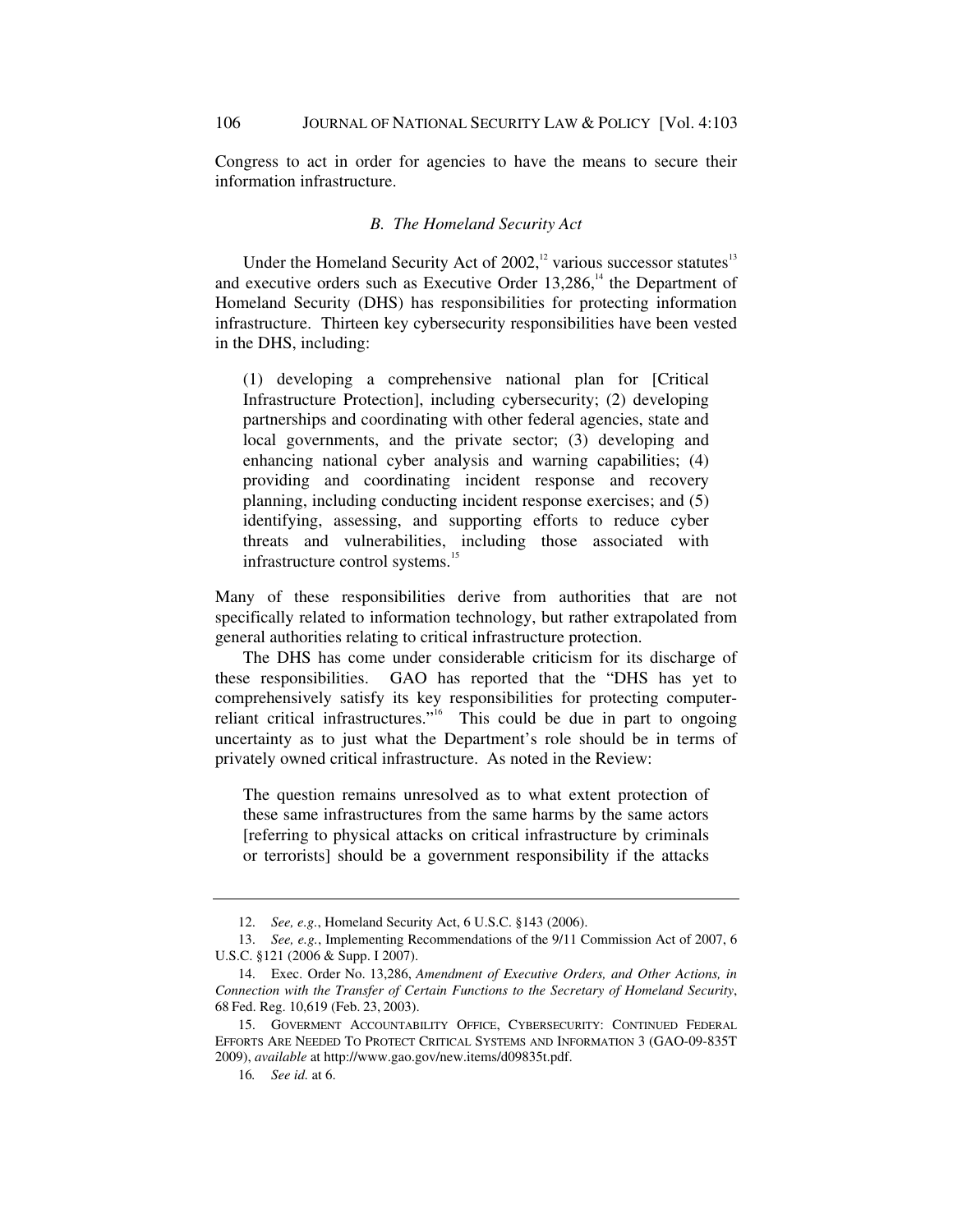were carried out remotely via computer networks rather than by direct physical action.<sup>17</sup>

The CSIS report concluded that the supposed public-private partnership touted by the DHS to address these questions "is marked by serious shortcomings," including "lack of agreement on roles and responsibilities, an obsession with information sharing for its own sake, and the creation of new public-private groups each time a problem arises without any effort to eliminate redundancy."<sup>18</sup>

### *C. Miscellaneous Regulatory Authorities*

Authority to provide for the security of information infrastructure is not always found in statutory provisions labeled "cybersecurity." Information technology is a supporting component of nearly every major piece of critical infrastructure, much of which is itself regulated by specific federal agencies. Thus, cybersecurity often falls under the purview of other regulatory bodies through provisions of their individual authorizing statutes.

For example, the Electric Reliability provision of the Federal Power Act gives the Federal Energy Regulatory Commission (FERC) the authority to enforce compliance with reliability standards.<sup>19</sup> A "reliability standard" is defined as "a requirement. . . . to provide for reliable operation of the bulk-power system" and includes "requirements for the operation of existing bulk-power system facilities, including cybersecurity protection.  $\ldots$ <sup>20</sup> As with other authorities, some question this provision's effectiveness. The Electric Reliability provision of the Federal Power Act has been criticized as ineffective because of the long lead time before standards can be established, lack of authority to compel power companies to protect security-sensitive information, and the excessive degree of discretion given to utilities in deciding how to implement the standards. $21$ When a potential cyber vulnerability in the electrical grid was identified in 2008, Congress even considered passing legislation to provide the FERC with additional authority to respond to imminent cybersecurity threats. $22$ 

 <sup>17.</sup> CYBERSPACE POLICY REVIEW, *supra* note 1, at 28.

 <sup>18.</sup> CSIS Report, *supra* note 11, at 43.

 <sup>19. 16</sup> U.S.C. §824o(b) (2006).

 <sup>20.</sup> *Id.* §824o(a)-(3).

<sup>21</sup>*. See Cyber Security: Hearing Before the S. Comm. on Energy & Nat. Resources*, 111th Cong. 1 (2009) (testimony of Joseph McClelland, Off. of Electric Reliability).

<sup>22</sup>*. See* Stephanie Condon, *Cybersecurity Worries Spur Congress To Rethink Electrical Grid*, CNET NEWS, Sept. 12, 2008, http://news.cnet.com/8301-13578\_3-100 40101-38.html.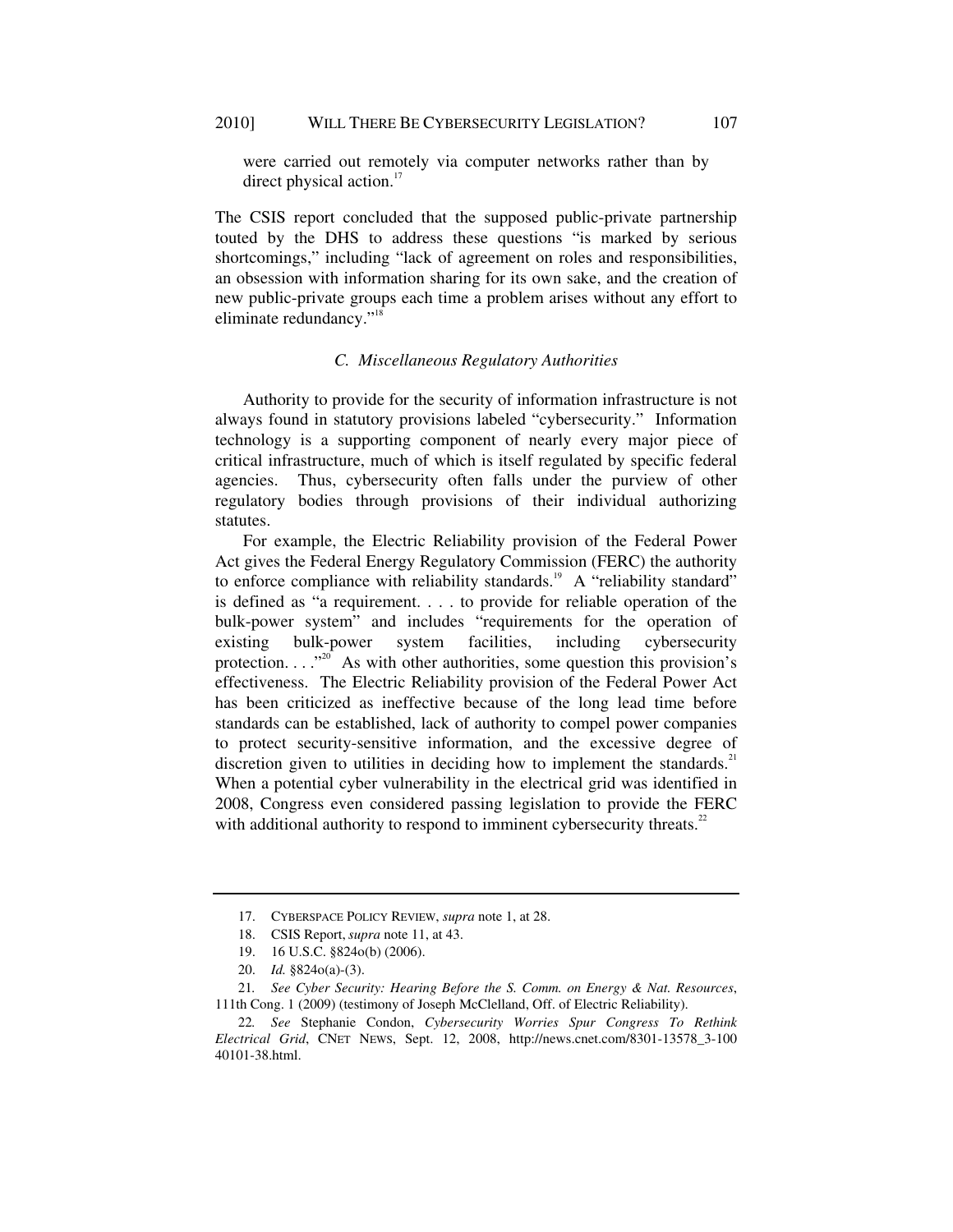### *D. Inherent Authority*

In addition to the statutory authorities held by agencies, there is an argument that the President has certain inherent powers flowing from constitutionally granted war powers. If the concept of "war powers" is extended to encompass the broader notion of national security, then the President could have significant cybersecurity authorities that require no congressional authorization.<sup>23</sup> However, broad invocation of such powers remains controversial, and recent attempts based on a broad interpretation of these powers, such as to justify warrantless wiretapping, may make their use in the cybersecurity context politically unpalatable.

### *E. Organization*

Given these authorities, there is a strong case to be made that the executive branch already possesses significant authority to address security vulnerabilities in both the federal and nonfederal information infrastructure. However, while the executive branch may possess adequate authority, the questions – in some cases, ambiguity – surrounding the execution of that authority suggest that the executive branch is not currently organized in a manner that allows it to wield that authority effectively.

The Review particularly focused on how conflicting authorities may result in a lack of clear leadership, a significant concern:

Answering the question of "who is in charge" must address the distribution of statutory authorities and missions across departments and agencies. This is particularly the case as telecommunications and Internet-type networks converge and other infrastructure sectors adopt the Internet as a primary means of interconnectivity. Unifying mission responsibilities that evolved over more than a century will require the Federal government to clarify policies for cybersecurity and the cybersecurity-related roles and responsibilities of various departments and agencies. $24$ 

The CSIS report reached a similar conclusion, comparing the legion of cyber experts scattered throughout the federal government to a "large fleet of well-meaning bumper cars."<sup>25</sup>

This problem is not necessarily unique to cybersecurity. A recent report from the Project on National Security Reform suggested that the national security apparatus in general is structurally incapable of handling

<sup>23</sup>*. See* John Rollins & Anna C. Henning, *Comprehensive National Cybersecurity Initiative: Legal Authorities and Policy Considerations* (Cong. Res. Serv. R40427), Mar. 10, 2009, at 10.

 <sup>24.</sup> CYBERSPACE POLICY REVIEW, *supra* note 1, at 4.

 <sup>25.</sup> CSIS Report, *supra* note 11, at 34.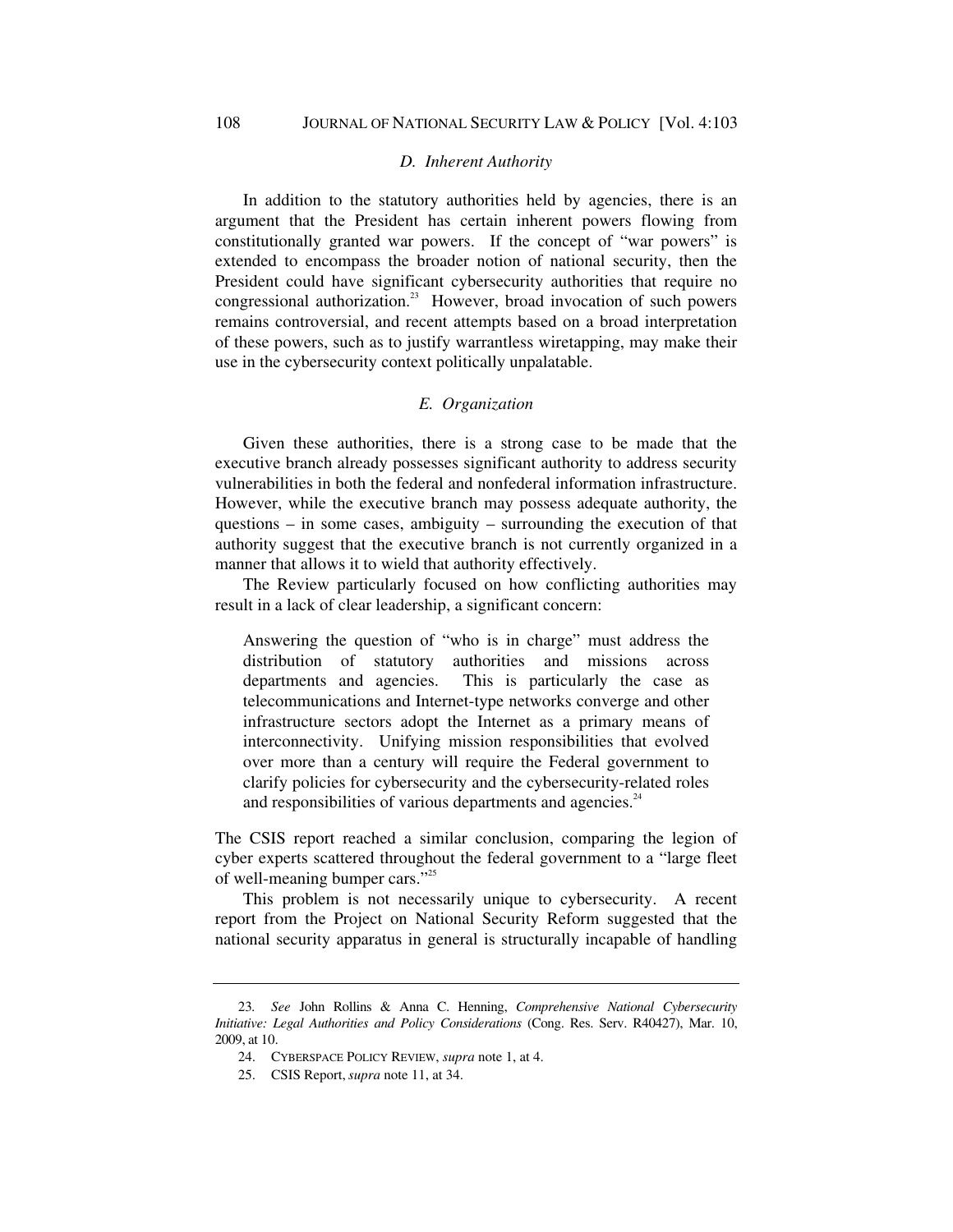threats that require the simultaneous integration of the assets of American power.26 Cybersecurity is a prime example of an issue that presents new challenges that cut across multiple agency jurisdictions and consequently requires government-wide coordination. Yet, as the Project on National Security Reform concluded, "departments and agencies, when faced with challenges that fall outside traditional departmental competencies, almost invariably produce ad hoc arrangements that prove suboptimal by almost every measure."<sup>27</sup> While a discussion of reforming the entire national security system is beyond the scope of this article, the issues confronting the government in organizing its response to cyber threats are quite comparable.

Both the CSIS report and the Review concluded that the leadership question can be resolved by establishing White House dominance. The Review concluded that "anchoring and elevating leadership for cybersecurity-related policies at the White House signals to the United States and the international community that we are serious about cybersecurity."<sup>28</sup> The CSIS report concluded that "only the White House" has the necessary authority and oversight for cybersecurity."<sup>29</sup> Although the Obama administration has yet to fully implement the recommendations of either the CSIS report or the Review, its penchant for centralized White House authority – in the form of the increasingly ubiquitous "czar" – is well established.<sup>30</sup>

Thus, the necessity of congressional action may arise not from the need to adopt these centralization recommendations, but rather from a desire to prevent their implementation. The reliance on issue czars in the Administration has drawn fire from several camps, including prominent voices in Congress. Senator Robert C. Byrd, the Senate's senior member, has suggested that such positions "can threaten the Constitutional system of checks and balances."31 Other members have noted that czars operating out of the Executive Office of the President are subject to less oversight than

<sup>26</sup>*. See* PROJECT ON NAT'L SECURITY REFORM, FORGING A NEW SHIELD, at ii (2008), *available at* http://www.pnsr.org/data/files/pnsr\_forging\_a\_new\_shield\_report.pdf. *See also* Gordon Lederman, *National Security Reform for the Twenty-first Century: A New National Security Act and Reflections on Legislation's Role in Organizational Change*, 3 J. NAT'L SECURITY L. & POL'Y 363 (2009).

 <sup>27.</sup> PROJECT ON NAT'L SECURITY REFORM*, supra* note 26, at viii.

 <sup>28.</sup> CYBERSPACE POLICY REVIEW, *supra* note 1, at 7.

 <sup>29.</sup> CSIS Report, *supra* note 11, at 36.

<sup>30</sup>*. See* Laura Meckler, "*Czars" Ascend at White House*, WALL ST. J., Dec. 15, 2008, at A6. On December 22, 2009, the White House appointed a Cybersecurity Coordinator, Howard Schmidt. *See* Ellen Nakashima & Debbi Wilgoren, *Obama To Name Former Bush, Microsoft Official as Cyber-Czar*, WASH. POST, Dec. 22, 2009, at A04.

 <sup>31.</sup> Press Release, Off. of Sen. Robert C. Byrd, Byrd Questions Obama Administration on Role of White House "Czar" Positions (Feb. 25, 2009), *available at* http://byrd.senate. gov/mediacenter/view\_article.cfm?ID=331.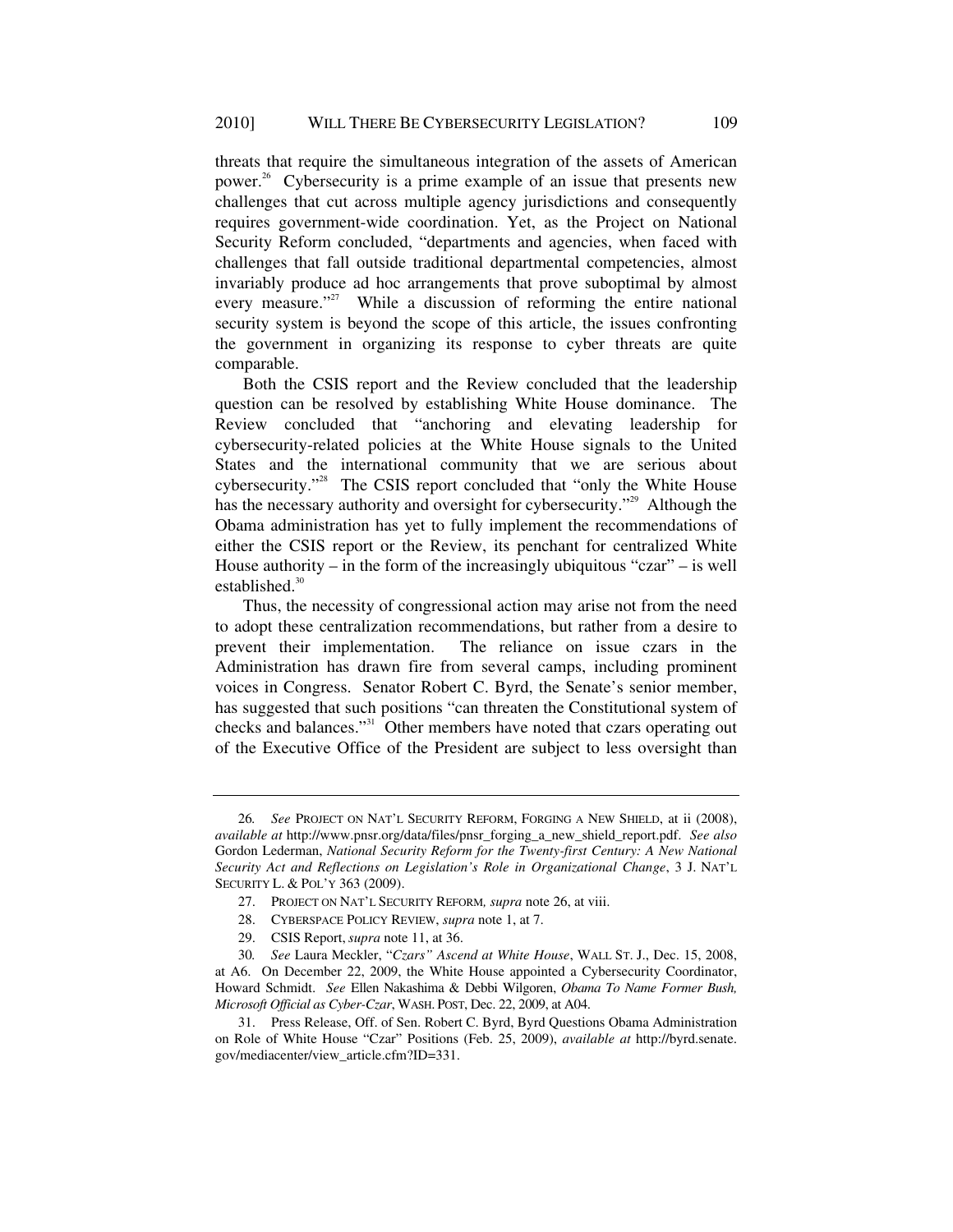#### 110 JOURNAL OF NATIONAL SECURITY LAW & POLICY[Vol. 4:103

Senate-confirmed Cabinet secretaries and are consequently less accountable to the American public for their actions.<sup>32</sup> Furthermore, as noted by the Project on National Security Reform, "White House centralization of interagency missions also risks creating an untenable span of control over policy implementation," impeding "timely, disciplined, and integrated decision formulation and option assessment over time."<sup>33</sup> If Congress takes these criticisms to heart, then it should feel compelled to initiate cybersecurity reform, lest the White House act to fill a perceived leadership vacuum.

## *F. Summary*

Although the way in which cybersecurity authority has been implemented leaves much to be desired, it appears that the Constitution and Congress have imbued the executive branch with sufficient authority to provide for the security of both public and private information infrastructures. Furthermore, the President's prerogative to organize and direct the activities of the executive branch would allow him an attempt to overcome the obstacles that have prevented effective interagency coordination. However, Congress may still find it necessary to act in order to ensure that the management of the cybersecurity mission is sufficiently transparent and accountable to Congress and the American public.

#### II. CONGRESSIONAL CAPACITY

Deciding to act is only one part of the challenge, however. The next question to consider is whether Congress has the capacity to enact legislation in this area. Information technology is a powerful component of the U.S. economy. Sizeable corporate interests wield considerable influence on elected officials. At the same time, inherent institutional weaknesses in the legislative branch may hamper its ability to legislate effectively in response to cyber threats and vulnerabilities. This part discusses the factors influencing Congress's ability to pass legislation on information technology and what that legislation would need to look like.

### *A. Burden*

Climate change legislation, regulation of financial institutions, and myriad other issues compete with cybersecurity for congressional attention.34 If historical precedent is followed, the second session of the

<sup>32</sup>*. See, e.g.*, Letter from Sen. Susan Collins to President Barack Obama (Sept. 15, 2009), *available at* http://www.ireport.com/docs/DOC-329196.

<sup>33</sup>*. See* PROJECT ON NAT'L SEC. REFORM, *supra* note 26, at viii.

<sup>34</sup>*. See*, *e.g.*, Anna Mulrine, *Democrats in Congress Push Ambitious Agenda*, U.S. NEWS, July 8, 2009, *available at* http://www.usnews.com/articles/news/politics/2009/07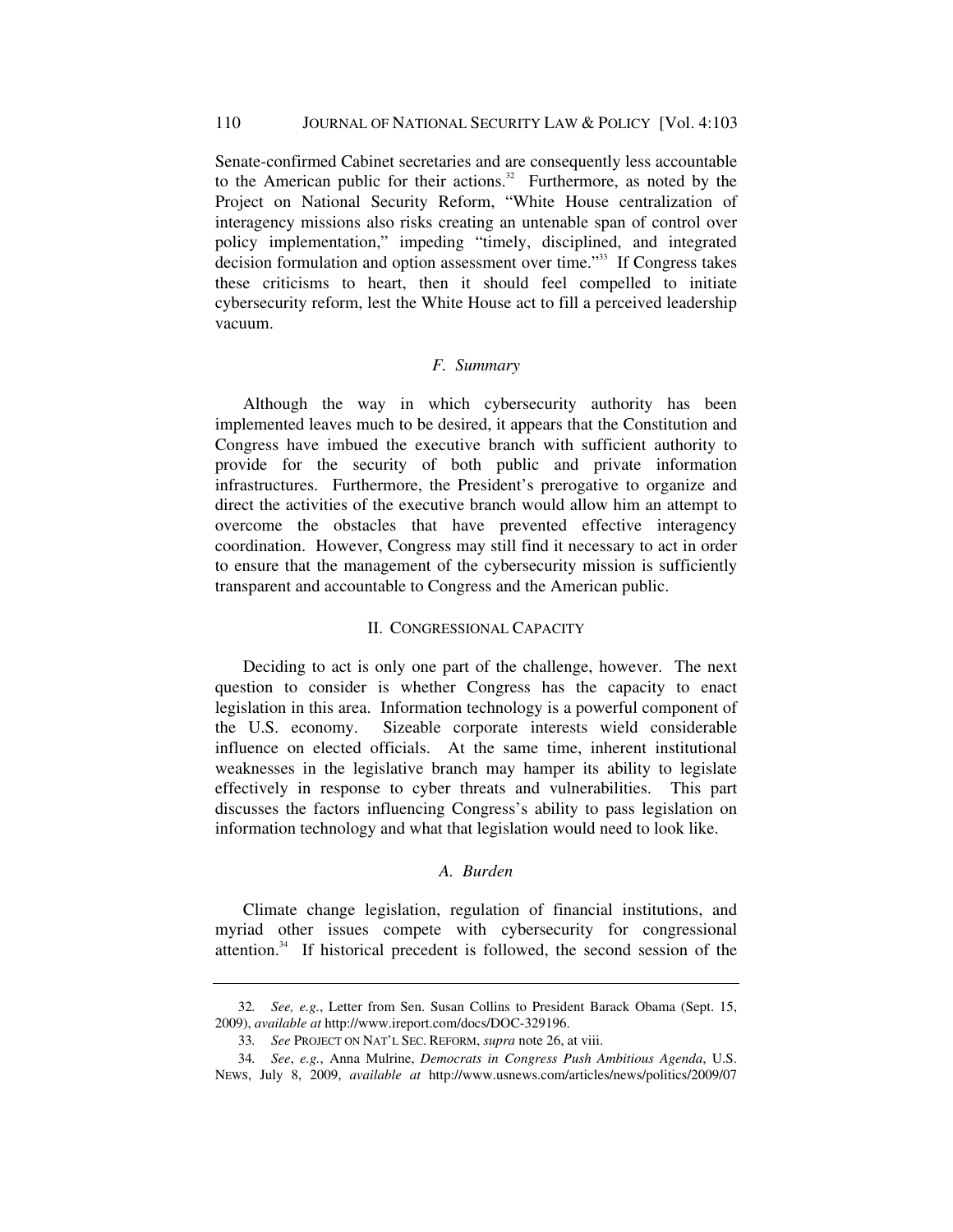111th Congress will be abbreviated in order to allow members to return to their districts to campaign for the midterm elections. There may be little time on the crowded agenda to take up contentious and complex legislation relating to cybersecurity. Consequently, if cybersecurity legislation is going to pass, congressional leadership will be looking for a relatively noncontroversial bill that will attract few amendments and consume little precious floor time.

# *B. Motivation*

Congressional action is often most expeditious when motivated by outside forces – one need only look at the spate of legislation passed in the wake of the terrorist attacks of September 11, 2001. There is a question as to whether any event has occurred or set of new circumstances exists that will spur public pressure for congressional action.

Certainly, cyber threats have made newspaper headlines in the course of the last several years. For example:

- Newspapers reported that both the McCain and Obama campaign computer systems were penetrated, as well as those of a number of government agencies.<sup>35</sup>
- $\bullet$  Several vulnerabilities to the electrical grid were reported.<sup>36</sup>
- The United States was the victim of a prolonged "denial of service" attack directed at both government and privately owned systems.<sup>37</sup>
- Identity theft as a consequence of cyber crime is on the rise and companies lose millions of dollars per year as a consequence.<sup>38</sup>

Nonetheless, none of these incidents has had a significant or prolonged effect on the general public's use of the information infrastructure. There has been no spectacular disruption of service or long-term damage to critical infrastructure. Consequently, there has been no sizeable public clamor for action on cybersecurity – particularly when other issues, such as

<sup>/08/</sup>democrats-in-congress-push-ambitious-agenda.html.

<sup>35</sup>*. See* Dan Goodin, *Obama, McCain Campaigns Hit with 'Sophisticated' Cyberattack*, REGISTER, Nov. 5, 2008, *available at* http://www.theregister.co.uk/2008/11/05/obama\_ mccain\_cyberattack/.

<sup>36</sup>*. See* Condon, *supra* note 22.

<sup>37</sup>*. See* Julian E. Barnes & Josh Meyer, *Cyber Attack Is Met with Speculation and Shrugs; Some Think North Korea Launched the Virus Whose Targets Included the White House and NYSE. Others Scoff.*, L.A. TIMES, July 9, 2009, at A10.

<sup>38</sup>*. See Cybercrime Rising, Report Warns*, BBC NEWS, Mar. 31, 2009, *available at*  http://news. bbc.co.uk/2/hi/americas/7973886.stm.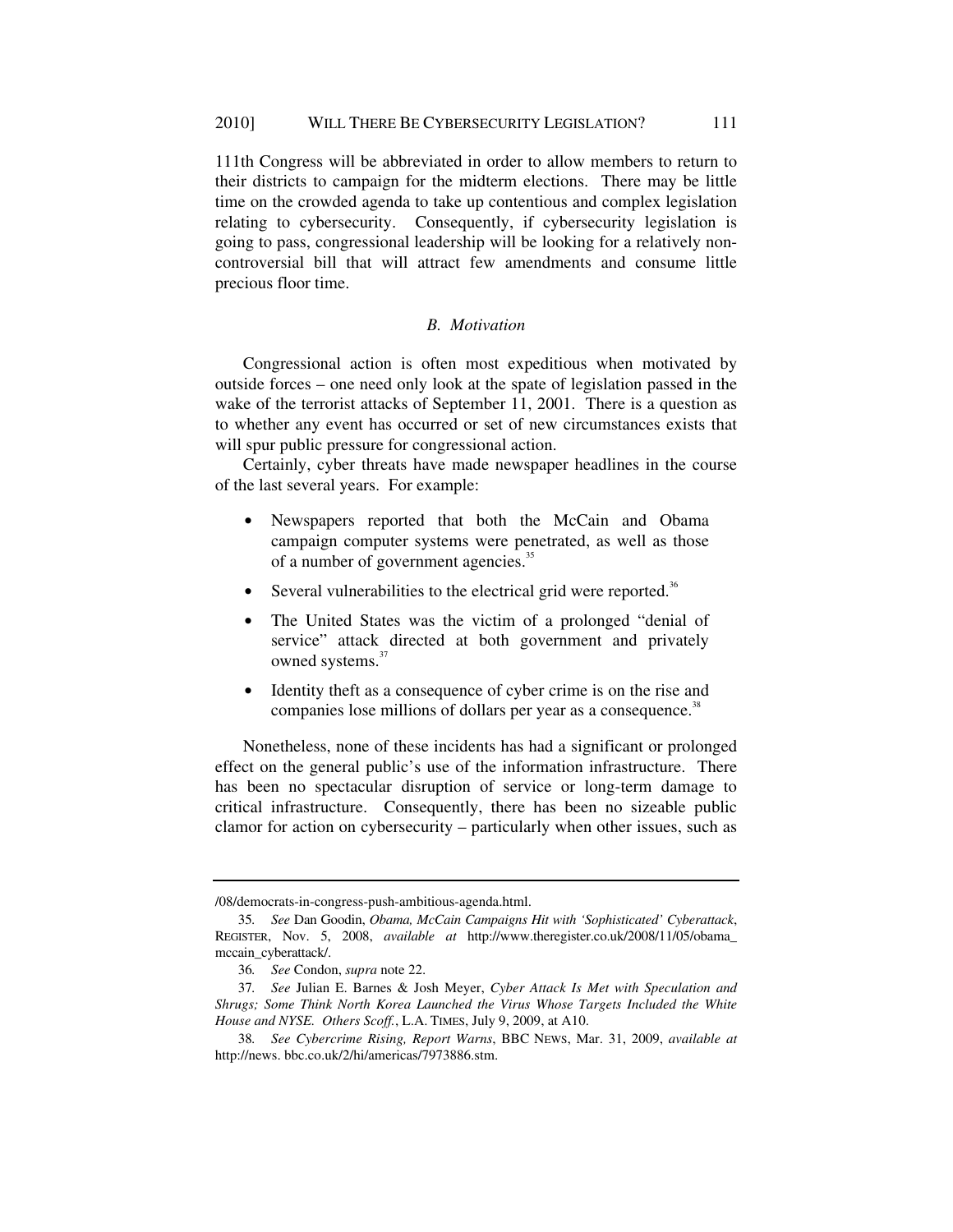health care reform<sup>39</sup> or the confirmation of a new Supreme Court justice, $40^{\circ}$ dominate the news cycle.

### *C. Complexity*

Cybersecurity involves complex technical issues that are constantly evolving thanks to the rapid pace of technical innovation. Members of Congress are regularly briefed on both the threats and the measures used to combat them. Such briefings can be highly technical. Even when they are not, they can still be beyond the understanding of members with less familiarity with the Internet and information technology. As a consequence, the development of comprehensive cybersecurity legislation will often be driven by staff, lobbyists, and industry stakeholders with the expertise to understand the technical issues under discussion. While this allows bills to be drafted and introduced, there is a point in the life of any piece of legislation in which direct action from Senators or Members of Congress is necessary to secure space on a busy committee mark-up agenda or the packed floor schedule in each chamber. However, once such personal action is taken members become obligated to make floor speeches, attend press conferences, and field questions related to cybersecurity – something they may be hesitant to do if they are uncomfortable with the subject matter.

# *D. Opposition*

As with any piece of legislation, a key factor in determining the likelihood of passage is the level of opposition. In general terms, the most significant lightning rod in any cybersecurity legislation is likely to be the imposition of mandatory standards on privately owned information technology infrastructure.<sup> $41$ </sup> It has frequently been claimed that the Internet is free from regulation and that any attempt to impose a mandatory regime could stifle the innovation that has turned information technology into an economic engine.<sup>42</sup> Any bill that is perceived – rightly or wrongly – as imposing regulation on the Internet will draw substantial opposition.

<sup>39</sup>*. See, e.g.*, David M. Herszenhorn & Robert Pear, *Final Votes in Congress Cap Battle over Health*, N.Y. TIMES, Mar. 26, 2010, at A17.

<sup>40</sup>*. See, e.g.*, Sheryl Gay Stolberg, *A Knock-Down, Drag-Out – Yawn*, N.Y. TIMES, June 3, 2010, at A19 (Senate confirmation hearing for Elena Kagan scheduled to begin on June 28, 2010); Charlie Savage, *Senate Approves Sotomayor for the Supreme Court*, N.Y. TIMES, Aug. 7, 2009, at A1.

<sup>41</sup>*. See* Joby Warrick & Walter Pincus, *Senate Legislation Would Federalize Cybersecurity; Rules for Private Networks also Proposed*, WASH. POST, Apr. 1, 2009, at A4.

<sup>42</sup>*.* For an excellent discussion of how cybersecurity measures currently under discussion affect innovation, see Gregory T. Nojeim, *Cybersecurity and Freedom on the Internet*, 4 J. NAT'L SECURITY L. & POL'Y 119 (2010).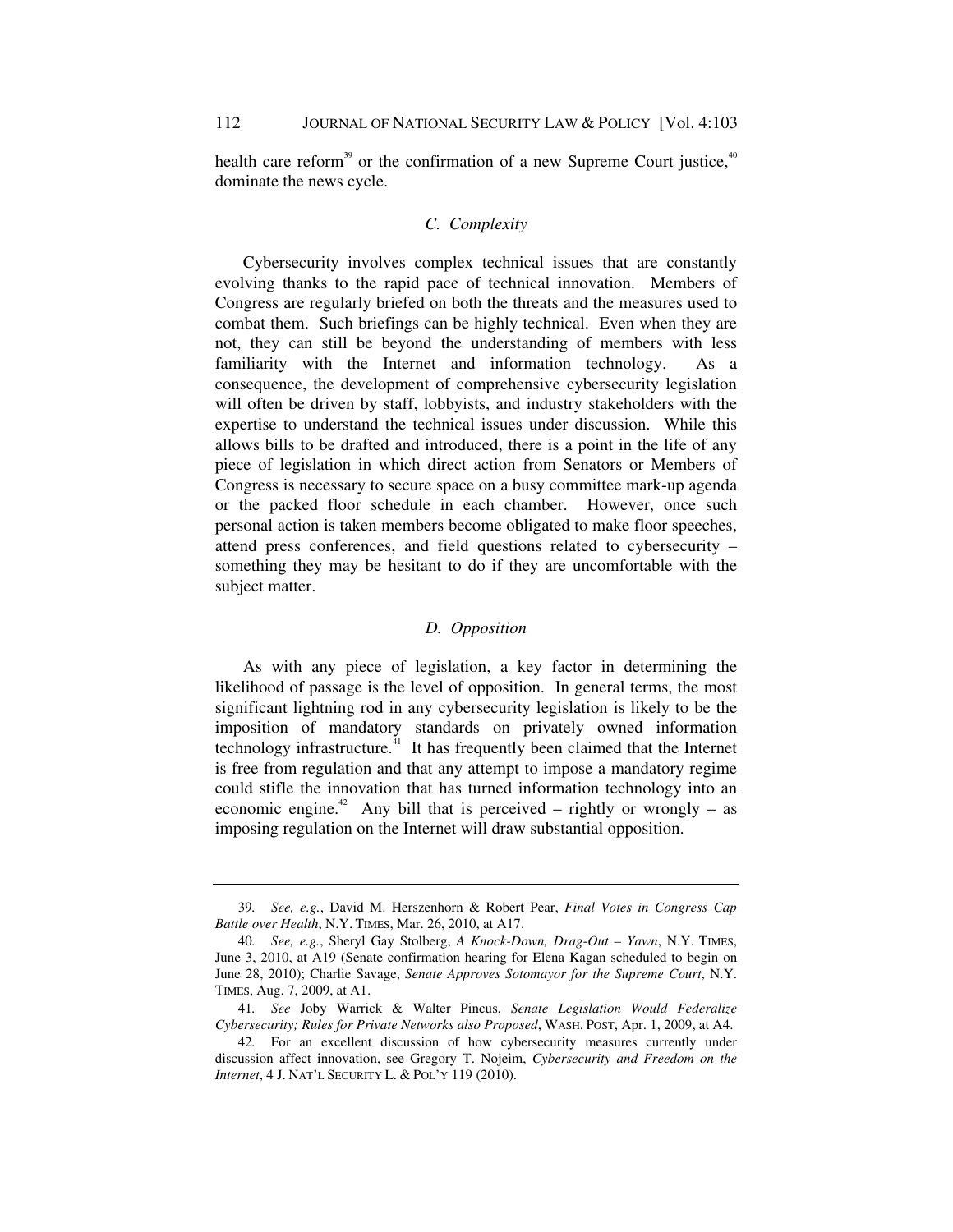An example of potential opposition can be seen by the reaction to Senators Jay Rockefeller and Olympia Snowe introduction of the Cybersecurity Act of 2009. The bill includes provisions establishing cybersecurity standards for both government and private sector information infrastructure, requiring the licensing and certification of cybersecurity professionals, and designating the Department of Commerce as the clearinghouse for cybersecurity threat and vulnerability information.<sup>43</sup> Reaction to the bill was initially muted but gives an indication of potential future opposition. TechAmerica, a leading industry trade association, warned that "some provisions of the Rockefeller-Snowe bill may impose prescriptive regulations on the private-sector that could inhibit the very technology innovation needed for greater prosperity and security."44 Phil Bond, President of TechAmerica, added that "the last thing we need is cybersecurity innovation that moves at the speed of government."<sup>45</sup> Larry Clinton, President of the Internet Security Alliance, criticized the bill's vagueness and stated that without clarification his organization – which has close ties to Verizon, Nortel, and other key industry stakeholders – could not support the bill.<sup>46</sup>

In addition to industry opposition, the Rockefeller-Snowe bill drew concern from the privacy and civil liberties community as well. The Center for Democracy and Technology expressed concern that the bill would give "the federal government extraordinary power over private sector Internet services, applications and software."<sup>47</sup> The Electronic Frontier Foundation argued that provisions of the bill "could eviscerate statutory protections for private information."<sup>48</sup>

# *E. Jurisdiction*

Information technology has become part of nearly every major industry and service in the United States. Consequently, most  $-$  if not all  $-$  of the congressional committees could seek jurisdiction over cybersecurity.

 <sup>43.</sup> Cybersecurity Act of 2009, S. 773, 111th Cong. (2009).

 <sup>44.</sup> Press Release, TechAmerica, TechAmerica Welcomes Congressional Focus on Cybersecurity, Expresses Reservations About Rockefeller Bill (Apr. 3, 2009), *available at*  http://www.techamerica.org/techamerica-welcomes-congressional-focus-on-cybersecurityexpresses-reservations-about-rockefeller-bill.

<sup>45</sup>*. Id.*

<sup>46</sup>*. See* Declan McCullagh, *Bill Would Give President Emergency Control of Internet*, SODAHEAD.COM, Aug. 28, 2009, http://www.sodahead.com/united-states/bill-would-givepresident-emergency-control-of-internet/blog-147327/.

 <sup>47.</sup> Kenneth Corbin, *Groups Warn New Cybersecurity Bill Oversteps*, INTERNET NEWS, Apr. 7, 2009, http://www.internetnews.com/government/print.php/3814171.

 <sup>48.</sup> Jenifer Granick, *Federal Authority over the Internet? The Cybersecurity Act of 2009*, Electronic Frontier Found., Apr. 10, 2009, http://www.eff.org/deeplinks/2009/04/ cybersecurity-act.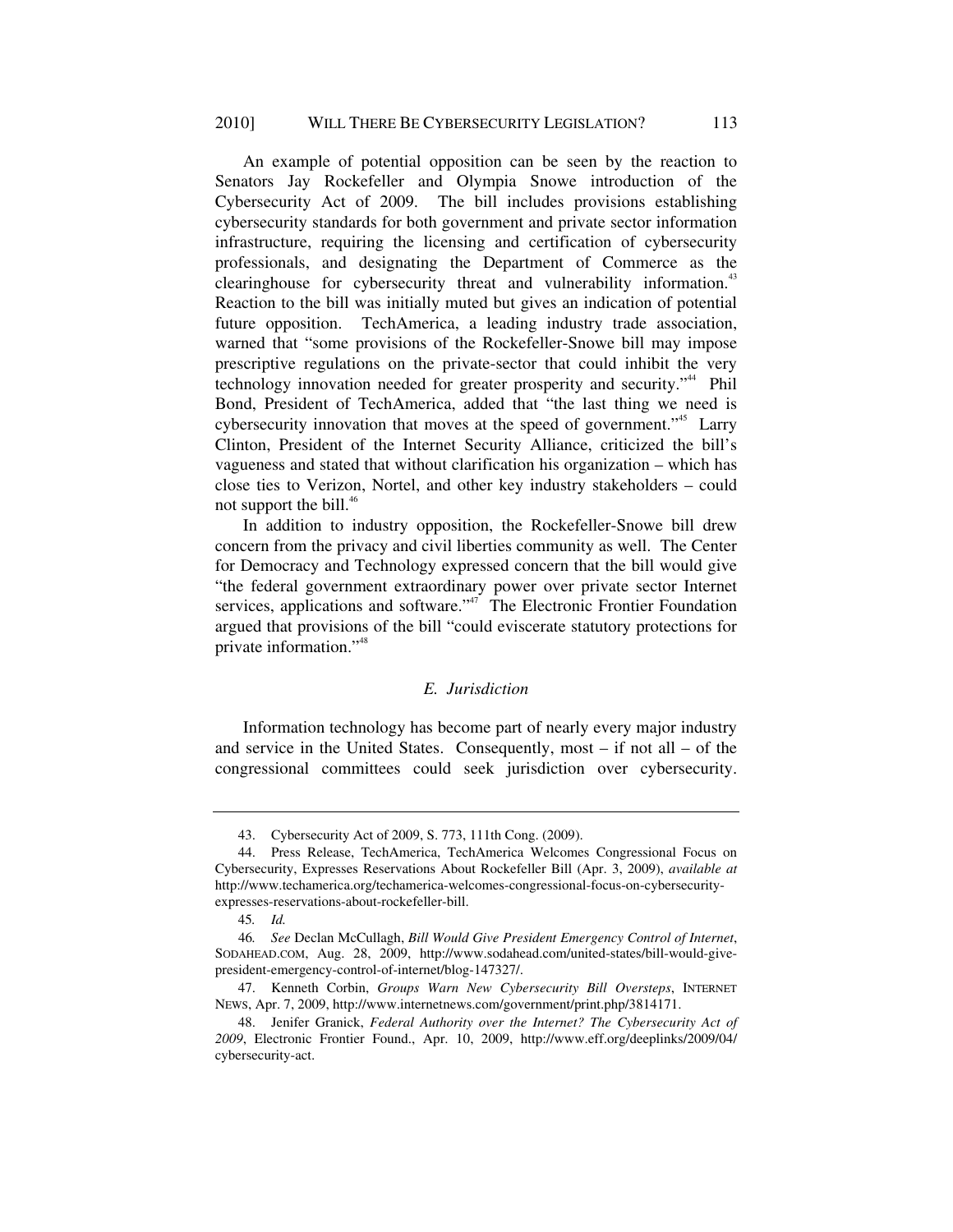#### 114 JOURNAL OF NATIONAL SECURITY LAW & POLICY[Vol. 4:103

Already in the Senate, the Chairman and Ranking Member of the Commerce Committee have introduced two bills, $49$  several prominent members of the Judiciary Committee have introduced data breach bills<sup>50</sup> with significant cybersecurity implications, and the Chairman and Ranking Member of the Homeland Security and Governmental Affairs Committee have announced their intention to develop comprehensive cybersecurity legislation.<sup>51</sup> Given the prominence of the issue and the economic power of the information technology industry, it is unlikely that the aforementioned committees – among the most powerful in the Senate – will cede jurisdiction without considerable reluctance. Similar jurisdictional tensions can be found in the House of Representatives as well.<sup>52</sup>

#### III. A RANGE OF OPTIONS

As this article has argued, the federal government may already possess sufficient authority to manage cybersecurity, and if congressional action is needed, it is in the area of reorganizing those authorities to ensure that the federal government strategy is effectively coordinated. Congress has a range of approaches to address this reorganization. At one end of the spectrum is a more draconian regime that would involve vesting a single entity with the necessary authority over both the federal government and the private sector to direct measures to ensure the security of information infrastructure. At the other end of the spectrum is a regime that would leave each agency or component with its existing authority but establish decisionmaking mechanisms by which it could be ensured that these individual authorities were coordinated and working consistently.

# *A. Direct Authority*

The most dramatic and arguably the cleanest approach to establishing a new cybersecurity regime would be the creation of a single new entity to oversee the security of the information infrastructure. This new cybersecurity "agency" would be responsible for coordinating the federal government's entire approach to information infrastructure security. Such authority would go beyond mere strategy development, and include the authority to direct action both at the agency level and to some extent within

 <sup>49.</sup> Cybersecurity Act of 2009, *supra* note 43.

 <sup>50.</sup> Data Breach Notification Act, S. 139, 111th Cong. (2009); Personal Data Privacy and Security Act, S. 1490, 111th Cong. (2009).

<sup>51</sup>*. See, e.g.*, Gautham Nagesh, *Lawmakers Join Forces on Cybersecurity Legislation*, NEXTGOV, Sept. 4, 2009, http://www.nextgov.com/nextgov/ng\_20090914\_5789.php.

<sup>52</sup>*. See e.g.*, Cybersecurity Education Enhancement Act, H.R. 266, 111th Cong. (2009) (dealing primarily with grants to support cybersecurity education and professional development, which was referred to the House Committees on Science and Technology, on Education and Labor, and on Homeland Security).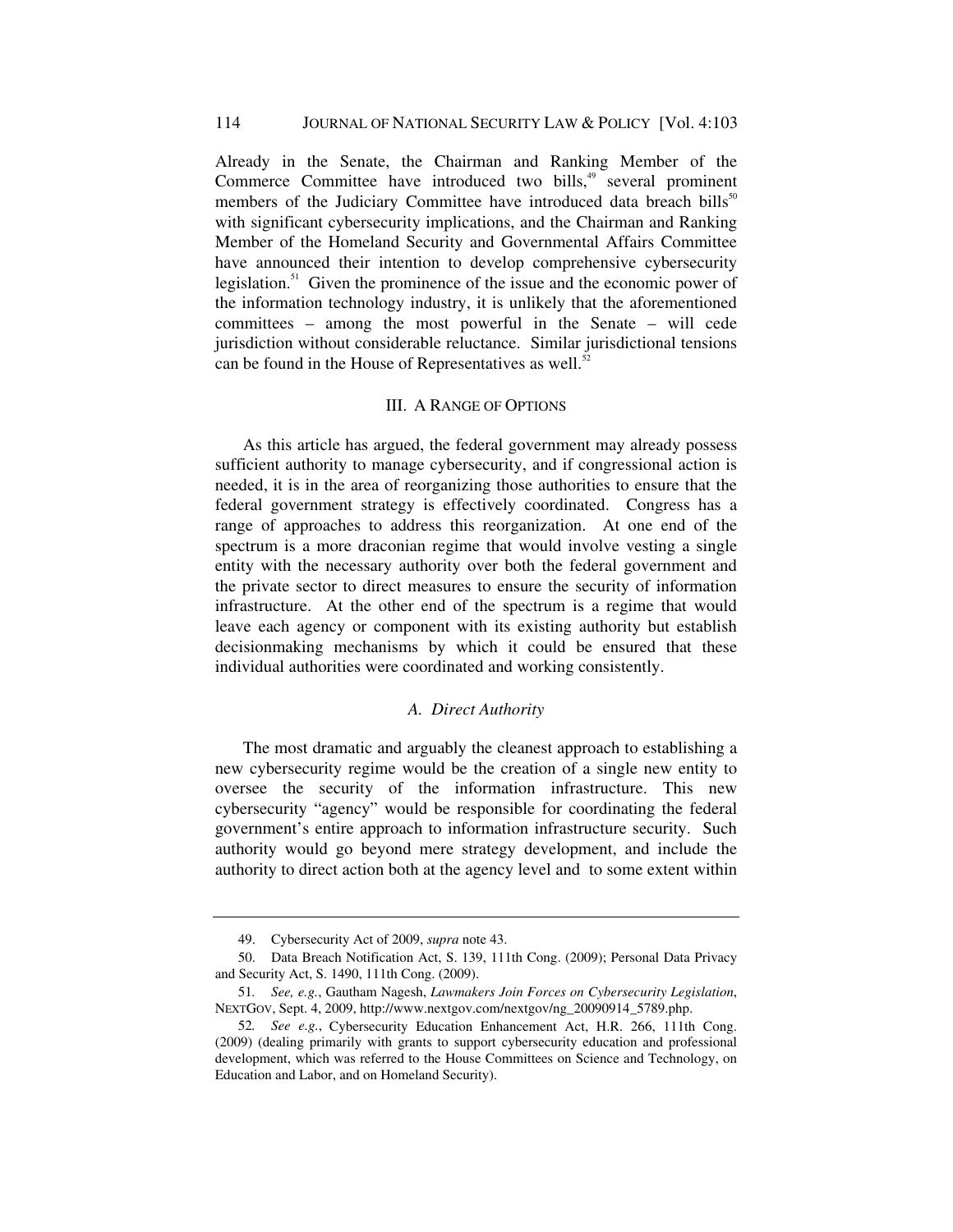the private sector. The agency would have the authority to set security standards that would be binding on agencies and on the information infrastructure controlled by the private sector. The agency would be both seizing authorities from other Cabinet-level departments and directing those departments in securing their own networks, as well as regulating information technology systems in private sector industries that are otherwise subject to the regulatory authorities of the departments. The agency would, therefore, need ways to compel action. Such mechanisms would likely include the authority to write and rewrite agency information security budgets, access to agency enterprise architecture, access to the intelligence and law enforcement information necessary to identify threat signatures, the authority to isolate compromised systems from the network or take them offline completely, and the authority to conduct operational evaluations of federal and private sector information infrastructure.

An agency given these strategic responsibilities and broad operational authorities over cybersecurity would necessarily be of considerable size. If it were assembled in the same way as the DHS – by, in most cases, joining disparate components of existing departments under a single umbrella – large chunks of the Department of Commerce, OMB, and the DHS would be uprooted and placed under the new agency. Assuming that national security systems remained within the purview of the intelligence community and the Department of Defense, it would still be necessary to develop mechanisms by which they could coordinate with the new agency. Such an agency would require a substantial budget.

Action on this scale in the current political environment is highly unlikely. Any attempt to create such an agency would be compared to the creation of the DHS, which seven years after the enactment of the Homeland Security Act is still struggling to operate effectively. As a consequence, there is a concern that the U.S. cybersecurity regime would remain rudderless and disorganized for years to come in the face of growing threats. As suggested by the response to the Snowe-Rockefeller bill, industry would be strongly opposed to any agency that would be empowered to regulate the private sector. Congress would also almost certainly balk at the high start-up costs involved in creating a new agency, especially in light of a ballooning federal deficit and difficult economic times. Those start-up costs might be lessened if, instead of creating a new agency, Congress gave an existing agency these authorities. However, any attempt to empower one agency would likely meet with fierce resistance because it would be seen as a power grab by other congressional authorizing committees with an interest in cybersecurity.

# *B. Coordinating Authority*

At the other end of the scale is the creation of a smaller entity with very limited authority that leaves the current regime largely intact. The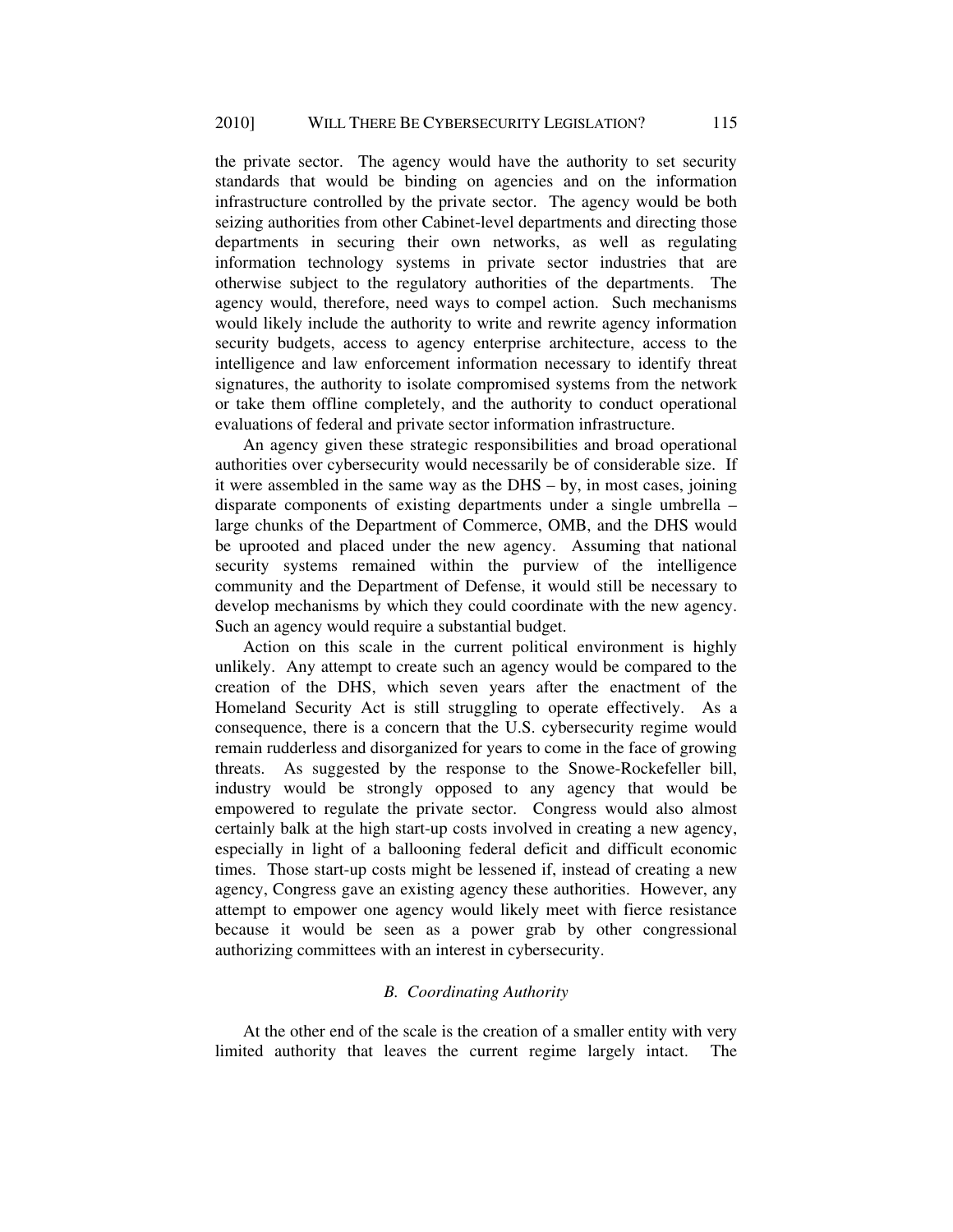reorganization of the U.S. Intelligence Community following the terrorist attacks of September 11, 2001, may prove instructive, as this too required Congress to decide how best to coordinate the activities of disparate agencies with a variety of missions. The Program Manager for the Information Sharing Environment (PM-ISE) was created as part of this effort and can serve as a model for a less draconian approach to cybersecurity governance.<sup>53</sup> Under this system, there would be little, if any, change in the division of authorities. Instead, the head of this office would be responsible for developing strategies, working to resolve disputes where individual authorities appear to clash, and establishing policies and procedures that will facilitate information sharing and coordination among agencies. The office would have no authority to impose its will on other agencies but would, like the PM-ISE, either seek to influence the issuance of executive orders, OMB memoranda, and other binding instruments, or to negotiate with and among agencies to encourage the implementation of cybersecurity policies. As with the PM-ISE, to the extent that the entity creates new programs and administrative structures, they can be handed off to agencies for full implementation and oversight.

This approach has the advantage of requiring a much smaller staff and infrastructure, substantially reducing the implementation costs. It also avoids the complexity issue because it does not require Congress to make decisions about who should get what authority to respond to what vulnerability, but instead requires only the establishment of a basic decision-making framework. This approach should also avoid congressional committee jurisdictional conflict as there will be no reorganization of the existing power structure.

However, while the relative ease with which this structure can be established may make it seem attractive, there is a distinct possibility that it would not be an effective means of securing the information infrastructure. While the PM-ISE has notched some successes (for example, the development of a nationwide protocol as part of the the Suspicious Activity Reporting Initiative that allows federal, state, and local authorities to easily report, share, and analyze terrorism-related suspicious activities reports), it continues to report difficulty in accomplishing its primary mission of facilitating information sharing among federal agencies, state, local, and tribal authorities, the private sector, and international partners. In particular, it has had limited success in breaking the entrenched agency barriers to information sharing. With no direct authority to compel agency action or adoption of policies, the PM-ISE has had little leverage. The director of a similar cybersecurity entity would likely encounter even greater obstacles, particularly as he or she attempts to reconcile the often competing imperatives of providing greater security and of promoting technological innovation. Without any authority to compel action, the

<sup>53</sup>*. See generally* Information Sharing Environment, http://www.ise.gov/.